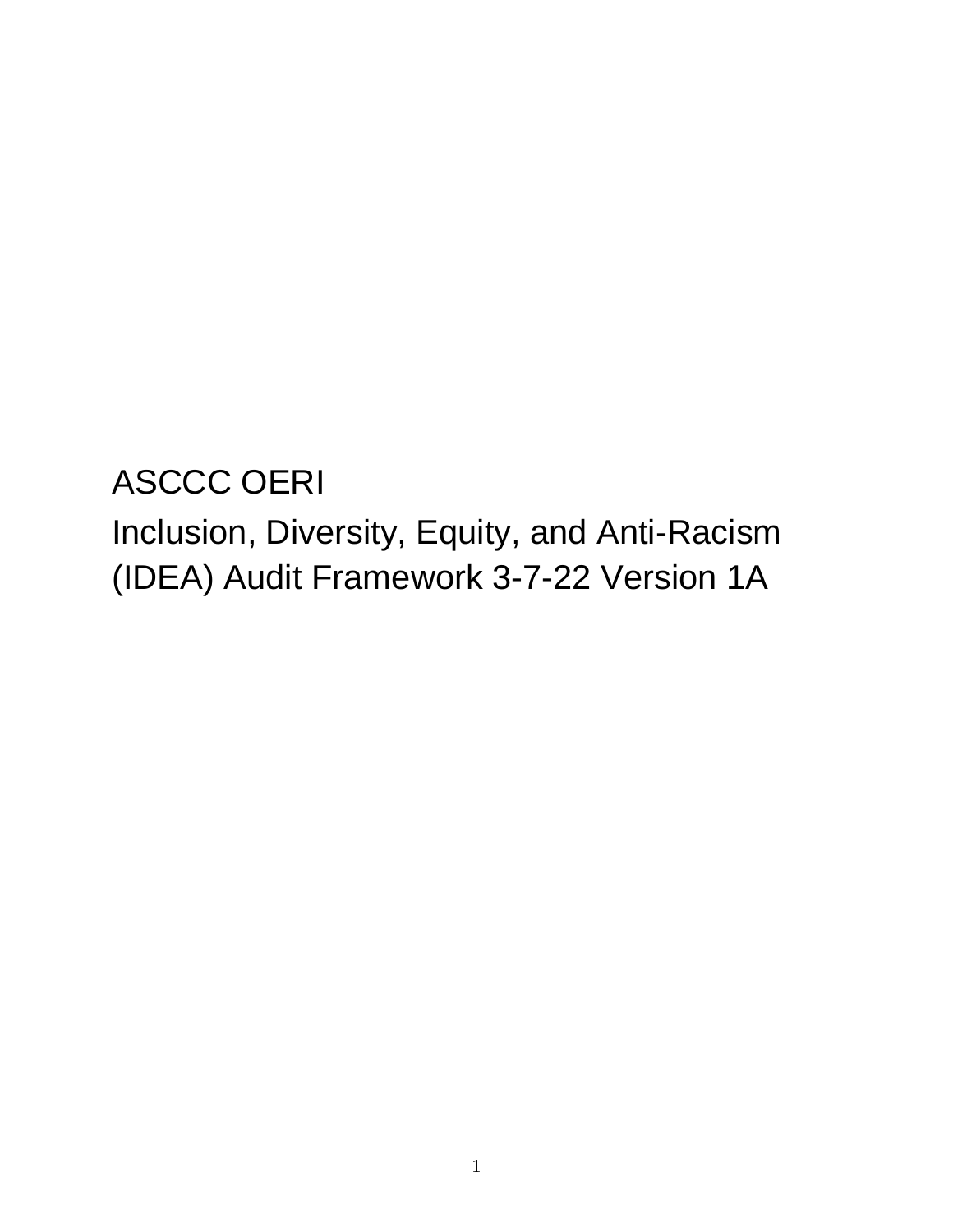| 1.0 Background and Cultural Awareness - A Broad Overview of Why             | 4  |
|-----------------------------------------------------------------------------|----|
| 2.0 Examining How We Know What We Know                                      | 6  |
| 3.0 ASCCC OERI Response and Resolutions                                     | 8  |
| 4.0 Guiding Principles for Improving Resources                              | 9  |
| 5.0 Brief Introduction to the Framework                                     | 10 |
| 6.0 Audit Framework                                                         | 11 |
| 6.1 Illustrations and Photos                                                | 11 |
| <b>Restorative Requirements</b>                                             | 11 |
| <b>Elements for Consideration</b>                                           | 11 |
| 6.2 Example Names                                                           | 13 |
| <b>Restorative Requirements</b>                                             | 13 |
| <b>Elements for Consideration</b>                                           | 13 |
| 6.3 Gender-Inclusive Language and Use of Pronouns                           | 13 |
| <b>Restorative Requirements</b>                                             | 13 |
| <b>Elements for Consideration</b>                                           | 13 |
| Example for $6.1 - 6.3$                                                     | 14 |
| 6.4 Historical, Pioneering, or Current Researchers and Studies in the Field | 14 |
| <b>Restorative Requirements</b>                                             | 14 |
| 6.5 References/Bibliography and Credits to Diverse Researchers/Authors      | 15 |
| <b>Restorative Requirements</b>                                             | 15 |
| <b>Elements for Consideration</b>                                           | 15 |
| 6.6. Applications, Examples, and Problem Scenarios that Relate to Diverse   |    |
| Audiences                                                                   | 15 |
| <b>Restorative Requirements</b>                                             | 15 |
| 6.7 Appropriate Terminology                                                 | 17 |
| <b>Restorative Requirements</b>                                             | 17 |
| <b>Elements for Consideration</b>                                           | 17 |
| 6.8 Keyword, Glossary, and Metadata Representation                          | 17 |
| <b>Restorative Requirements</b>                                             | 17 |
| <b>Elements for Consideration</b>                                           | 17 |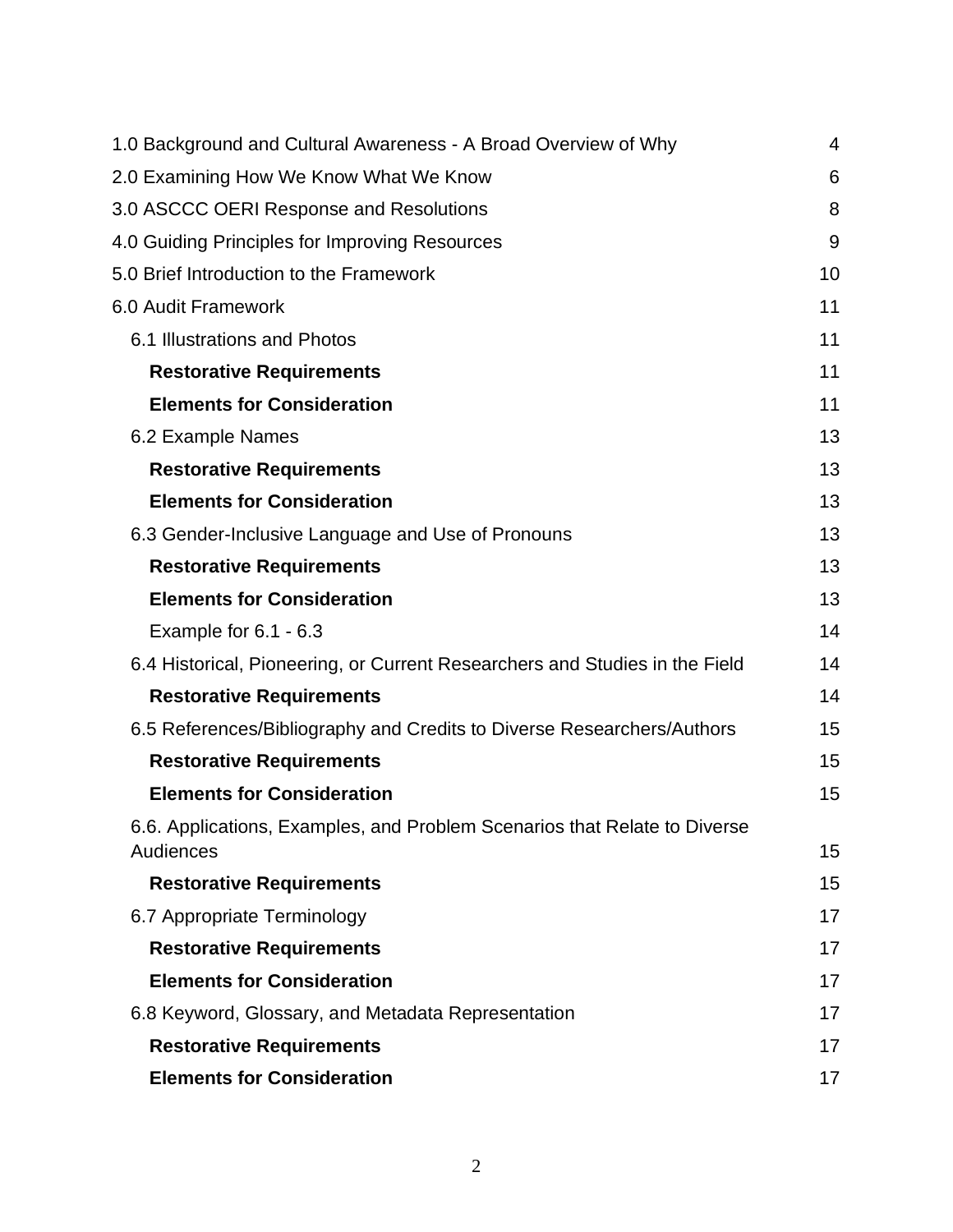| 6.9 Balanced Perspectives on Issues, Events, and Concepts That Are Relevant to |    |
|--------------------------------------------------------------------------------|----|
| <b>Underrepresented Groups</b>                                                 | 19 |
| <b>Restorative Requirements</b>                                                | 19 |
| <b>Elements for Consideration</b>                                              | 19 |
| 7.0 Deeper Dive Considerations and Additional Resources                        | 20 |
| Deeper Dive                                                                    | 20 |
| <b>Additional Resources</b>                                                    | 21 |
| 8.0 References                                                                 | 22 |
| 9.0 Attributions                                                               | 22 |
|                                                                                |    |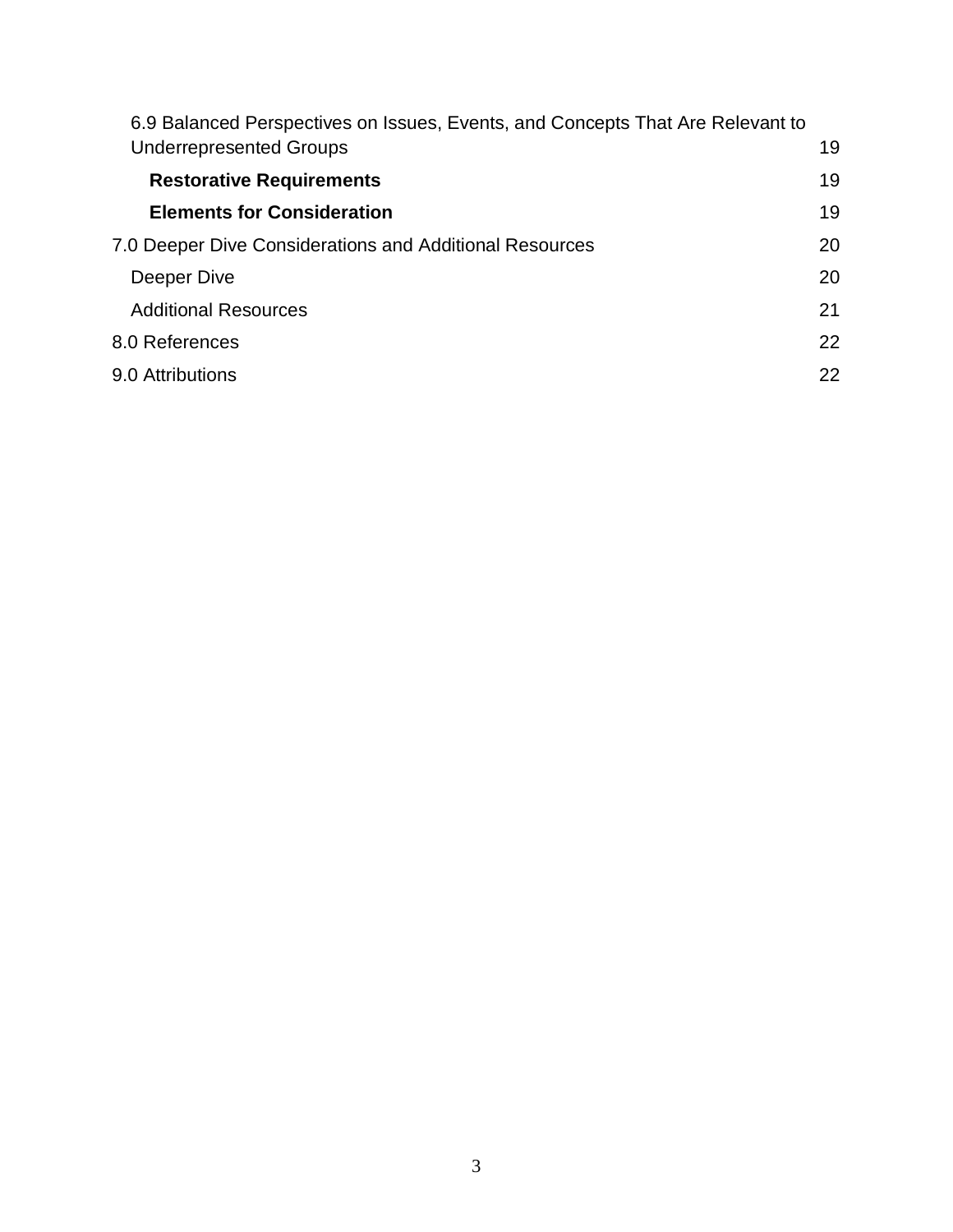# <span id="page-3-0"></span>1.0 Background and Cultural Awareness - A Broad Overview of Why

Teaching and learning is a complicated endeavor, and many different theories can inform pedagogy. According to constructivism theory, students learn by constructing or building upon existing knowledge. Thus, prior knowledge influences how a student learns new information. In this approach, learning is active and recognizes that all knowledge is socially constructed. In addition, since learning occurs within the human mind, each student will have a distinct point of view based on the student's own values and experiences. As a result, complex dynamics exist between culture, identity, context, and the learning experience.

For teaching to be effective and for learning to occur, faculty must be responsive to the experiences that students bring to the learning environment and adapt their pedagogy accordingly. Culturally responsive pedagogy acknowledges the cultural heritage of different ethnic and racial groups and bridges meaningfulness between the students' lived experiences and the college classroom. It incorporates multicultural information and resources that are normative yet transformational. Culturally responsive pedagogy has the ability to teach students to know and praise their own cultural heritages and backgrounds but to also learn about others' heritages and backgrounds as well.

According to Geneva Gay (2018), culturally responsive pedagogy, or culturally responsive teaching, has the following defining characteristics that support student learning and development (Figure 1).



Figure 1. Characteristics of culturally responsive pedagogy.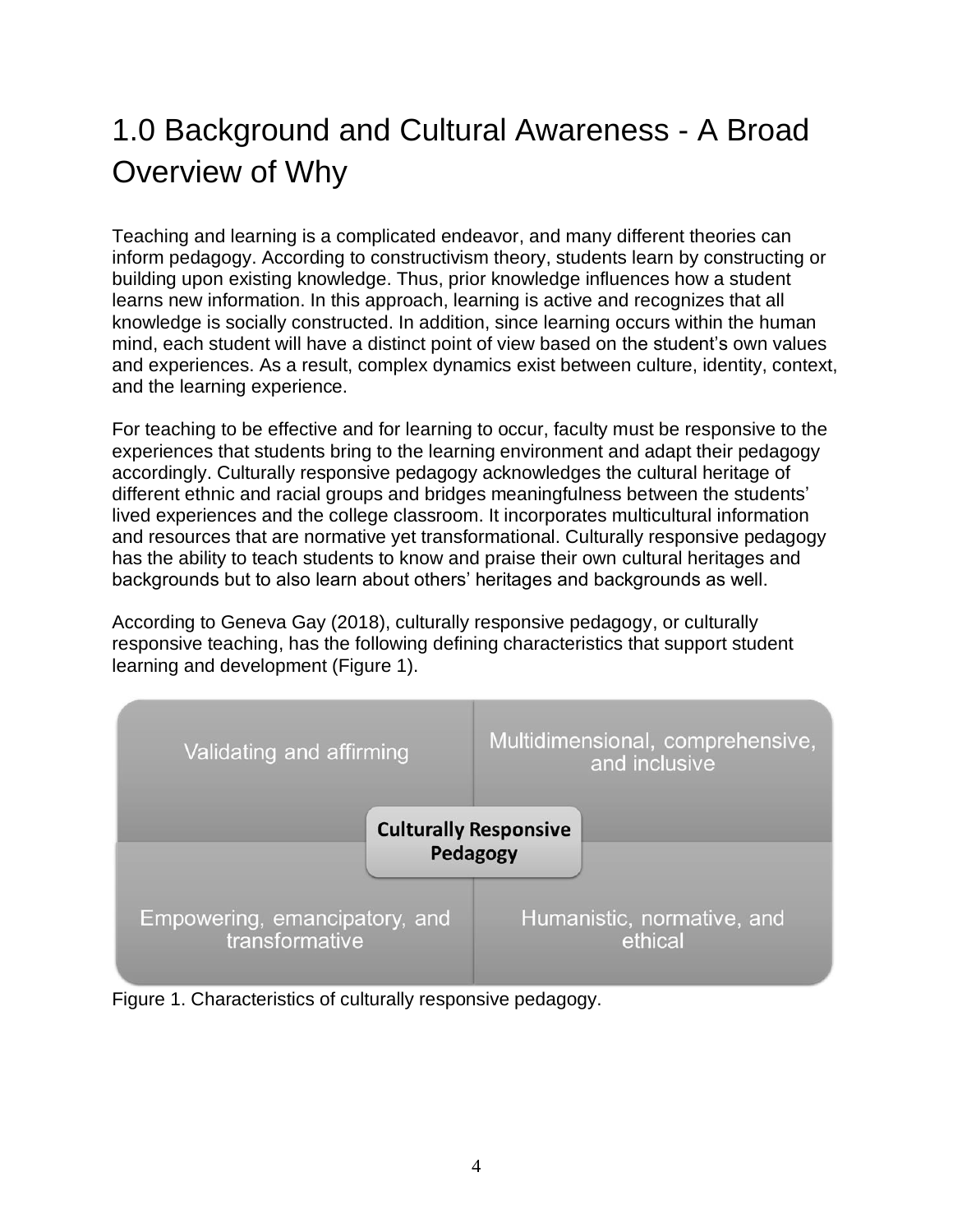The qualities of a diversity-rich curriculum can be further summarized into four areas according to Cohn and Mullenix (2007):

- Includes other voices,
- Communicates interconnectedness,
- Values diversity and equity, and
- Promotes transformative thinking.

To support diversity and equity, faculty should include writings, speeches, dialogues, films, and more that originate from people of different social identities, cultural backgrounds, gender, and abilities in their curriculum. The inclusion of other voices has the power to not only validate and affirm students' identities but also to expand students' understanding of the lived experiences of others. By including diverse voices and perspectives, faculty help students understand and appreciate how they are connected to others although they may not share personal experiences, cultural, or geographic backgrounds. In addition, it signals that the students' own diversity is welcomed in the learning environment.

When faculty incorporate diverse curriculum, they communicate to their students that equity, diversity, and inclusion are important values in a global society. As such, a diversity-rich curriculum has the power to support the critical thinking skills of students as they learn to question traditional views or assumptions. Furthermore, a diverse curriculum has the ability to support students as they develop new understandings and knowledge. These new perspectives can lead to transformational thinking, assisting students in becoming valued members of a diverse global society.

Of course, one must determine whether improving the qualitative experience of all students results in improvements in students' learning. In a comprehensive analysis of the impact of ethnic studies curricula at all educational levels, Sleeter (2011) found that

research on ethnic studies curricula designed for diverse student groups that include White students reports that just infusing representation of racially and ethnically diverse people into curriculum without doing anything else makes only a marginal impact on students' attitudes, in contrast with curricula that teach directly about racism. The large body of research in higher education that examines the impact of various diversity experiences—particularly course-taking and interracial interaction—on "democracy outcomes" reports quite consistently that such courses have a positive impact, particularly when they include crossgroup interaction and particularly on White students. Research on the academic impact of ethnic studies curricula designed for diverse student groups, while not voluminous, shows that such curricula, when designed to help students grapple with multiple perspectives, produces higher levels of thinking (19).

In sum, the transformative nature of a culturally responsive pedagogy not only improves learning, but it also creates an environment for all students to develop a wellspring of knowledge, an openness to diverse experiences, and the critical thinking skills so important for society and democracy.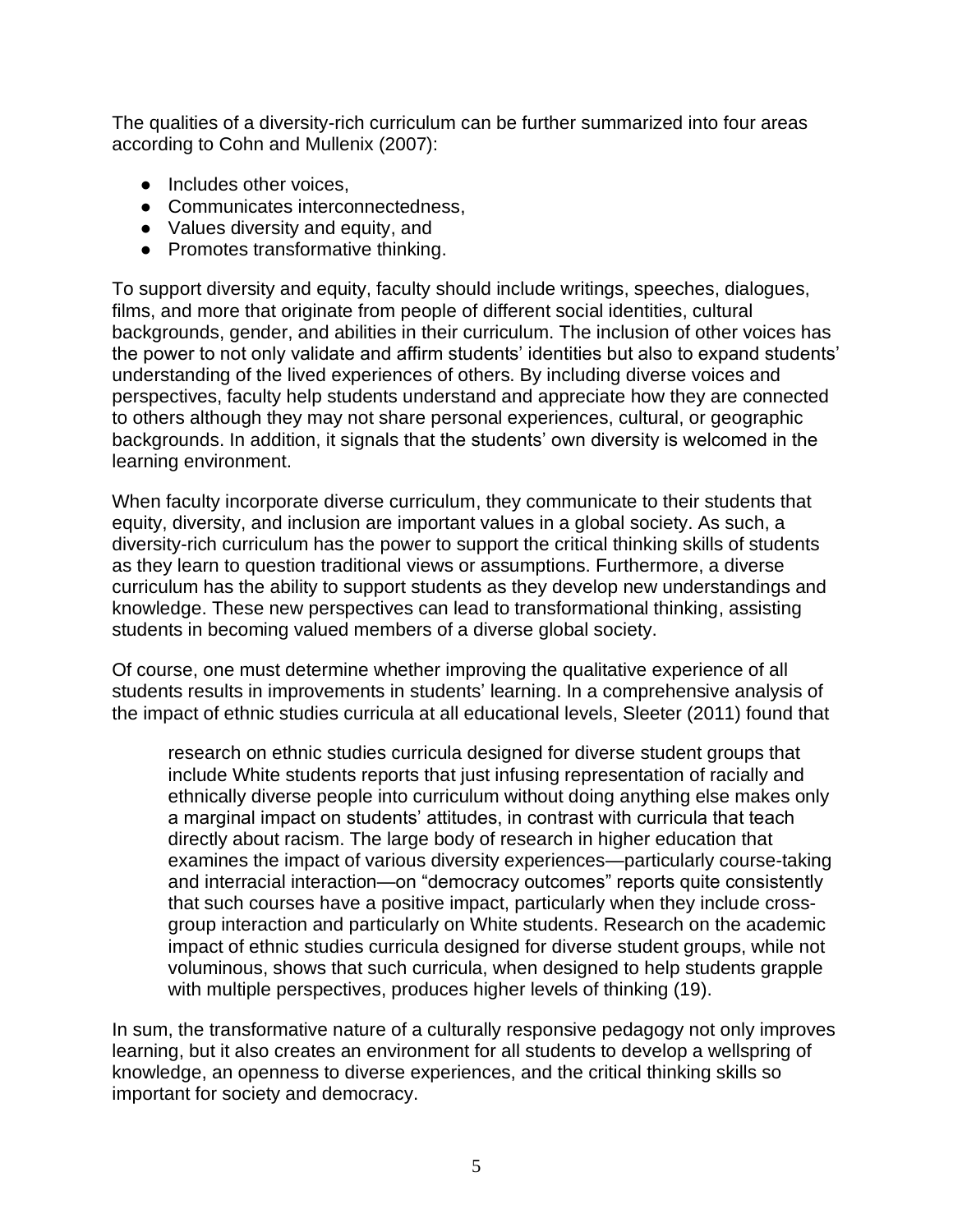# <span id="page-5-0"></span>2.0 Examining How We Know What We Know

Across time and space, our knowledges, lands, bodies, genders, sexualities, cultures and memories have been capitalized, appropriated and commodified by micro and macrosystems of power, regulating the very lives we live. What is claimed as "history" — in our everyday language and in institutions of power — is actually a mono-cultural, Western, "upper" Caste, white, male, straight and binary version of human experience. The tellers of history are those who have always had the powers to speak. (Aruna et al. 1:22)

Knowledge and information must have a source, and the recipient of them does not receive them passively; recipients add new knowledge to what they already know, interpreting it and determining its veracity and relevance based on its source. If academic knowledge is almost exclusively provided by authors who share an origin, perspective, or history, we must ask how we can be assured that our knowledge has not been filtered through a specific lens.

Malina Thiede, open educational resources (OER) librarian at State University of New York Plattsburgh, conducted an analysis of authors for commercial and OER textbooks. Just like commercial textbooks, OER are mostly written by faculty. Thiede's research (Thiede, 2021) questions included the following:

- Does the population of textbook authors—commercial and OER—reflect the composition of the professoriate at large?
- At what point in a faculty's career is that person most likely to be an author of a textbook?
- How does the population of textbook authors compare to the students who use them?

The questions posed are crucial when one is critically analyzing the authorial representations of OER resources. Using [OASIS](https://oasis.geneseo.edu/index.php) (Openly Available Sources Integrated Search; https://oasis.geneseo.edu/index.php), Thiede collected data on over 400 OER textbook authors and examined data from over 250 commercial textbook authors from four main publishers: Cengage, MacMillan, McGraw Hill, and Pearson). The study disaggregated the textbook author data by gender, race, and rank or role. In addition, the textbook authors' institutions were categorized using the [Carnegie Classification](https://carnegieclassifications.iu.edu/) (https://carnegieclassifications.iu.edu/). It should be noted that race determinations were made using photos, surnames, and biographical data.

Thiede's analysis revealed that the majority of authors of commercial textbooks are white male professors from R1 and R2 research universities, or "Very High Research Activity" and "High Research Activity" respectively. Although an increase was shown in the percentage of women authors of OER textbooks (almost 50% of OER authors were female as compared to approximately 34% of commercial authors), the results obtained regarding race, rank or role, and Carnegie Classification were similar to commercial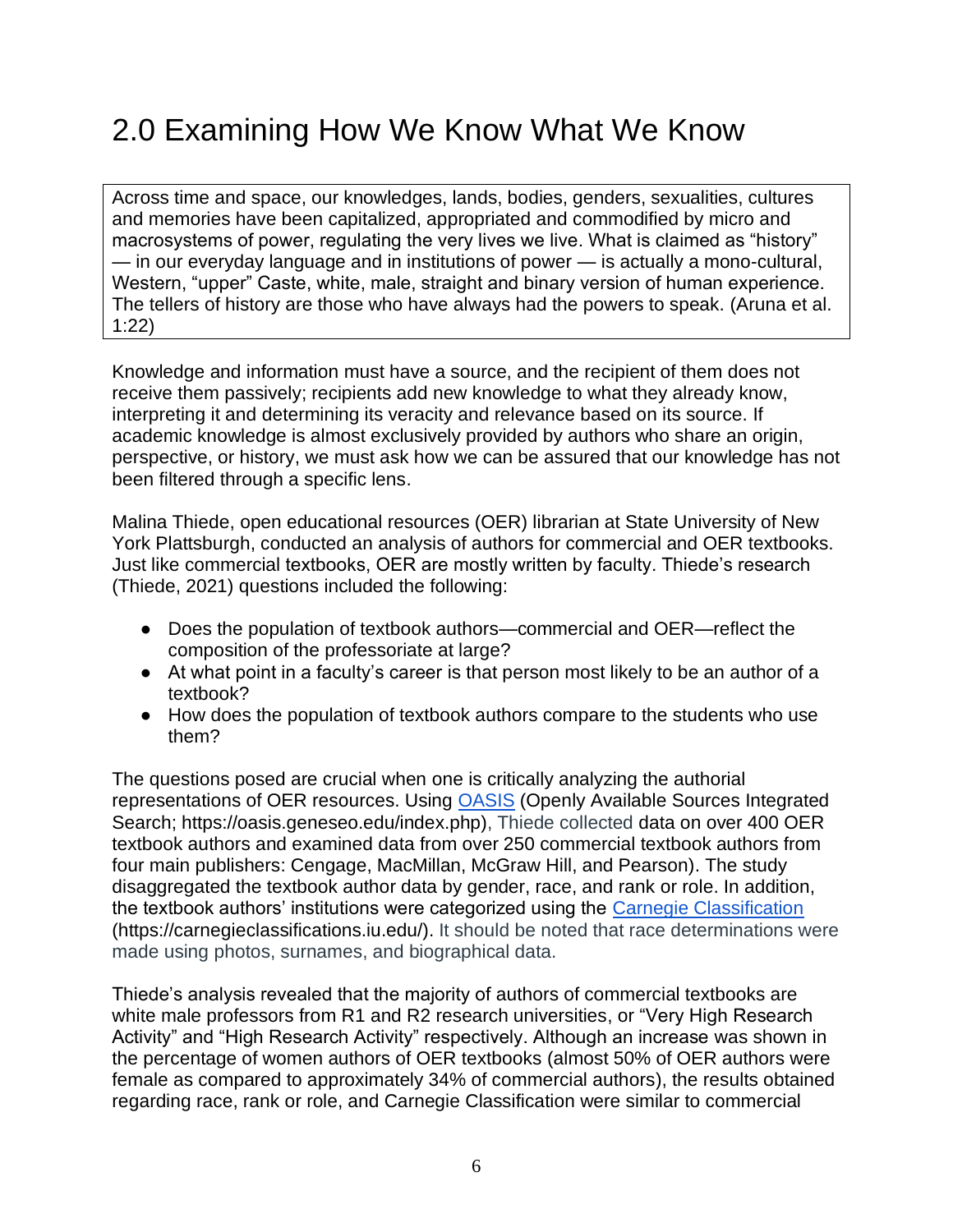textbook authors. Thus, as is the case with commercial texts, the majority of authors of OER textbooks are white professors from research universities. It should be noted, however, that OER authors are more likely to be from public institutions as compared to commercial authors.

| 202 I          |                         |                  |
|----------------|-------------------------|------------------|
| Author         | <b>Commercial Texts</b> | <b>OER Texts</b> |
| Characteristic |                         |                  |
| (*percent of   |                         |                  |
| professorate)  |                         |                  |
| Female (46)    | 33.9%                   | 49.6%            |
| White $(-75)$  | 96.1%                   | 89.6%            |
| Black (6)      | $0\%$                   | 2.9%             |
| Asian (12)     | 2.2%                    | 5.8%             |
| Latinx (6)     | 1.1%                    | 0.6%             |
|                |                         |                  |

Table 1: Who writes traditional textbooks? Who writes OERs? Data Summary (Thiede, 2021)

\*The National Center for Educational Statistics (NCES) (2020)

Given the disparities in authorship and representation, faculty should consider how to contribute to a transformation and expand open access to resources to truly address diversity, equity, and inclusion. Sarah Lambert (2018) provides a framework for this transition. Lambert identifies and expands on three principles of social justice that may be applied to OER: redistributive justice, recognitive justice, and representational justices.

Lambert notes that providing free textbooks to learners of color in the American twoyear college system is redistributive justice in action. It reduces the costs and increases the chances of success for learners who "by circumstance have less" (Lambert, 2018; p. 227)—i.e., they are marginalized in education, workplaces and more broadly in society. In her article, Lambert asks how "open" the textbook is for marginalized learners if indigenous, Hispanic, and learners of color are invisible inside the textbook and perhaps invisible in the whole curriculum. She notes that making edits to include images and cases featuring more diverse communities, businesses, and people will be an act of recognitive justice. Lambert goes on to ask additional questions, including what the implications are if the textbook features people of color, but does not value their perspectives, knowledge or histories and what happens if the textbook takes a white colonial view of black lives or if black stories are told solely by white voices. Lambert argues that the development or selection of a new version of a textbook, or perhaps a new resource altogether, written by people of color where they are free to represent their own views, histories, and knowledges would be an act of representational justice, giving voice to those who are often not heard. The table below summarizes these three principles in the context of open education.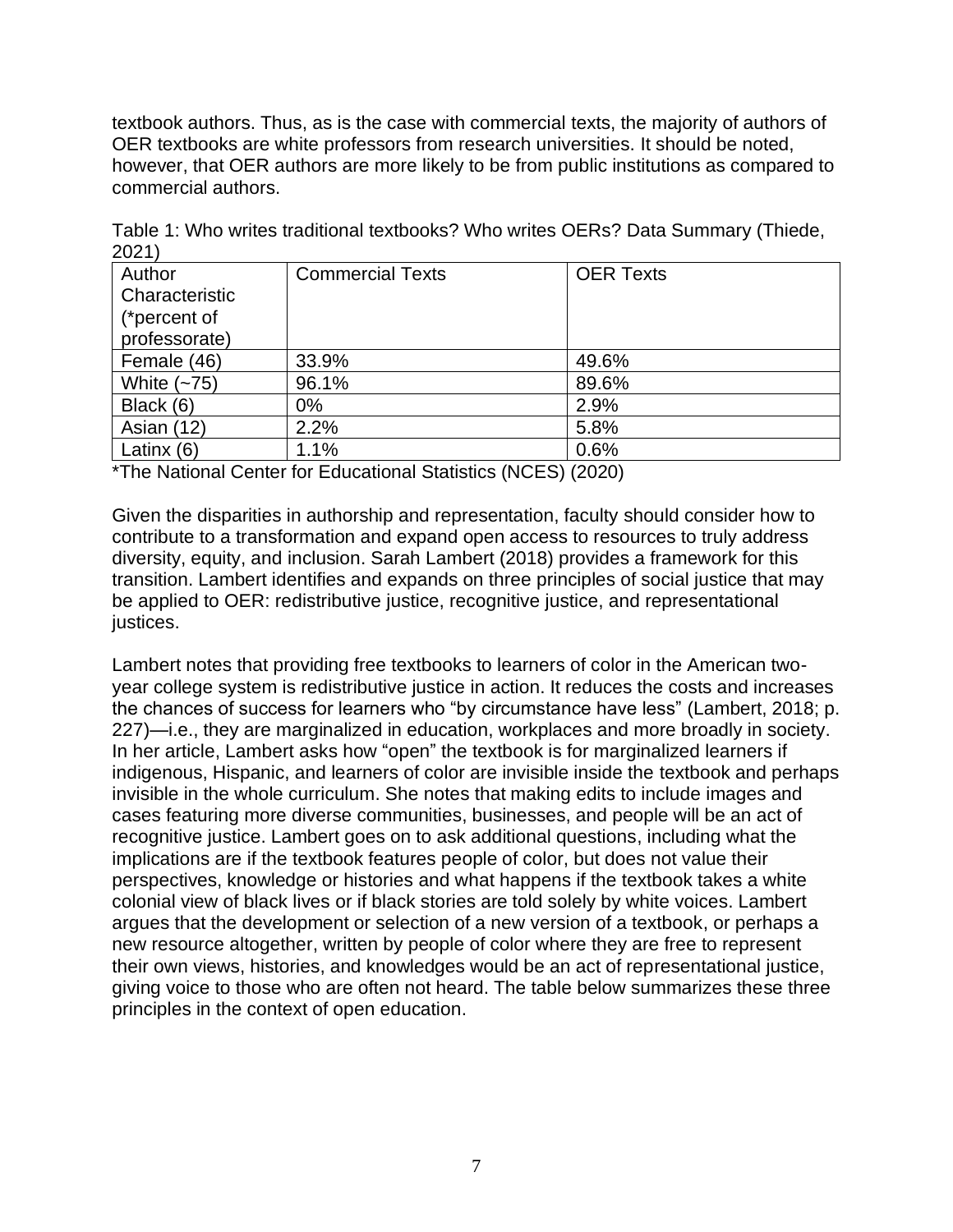| Social Justice Principle      | <b>Open Education Example</b>                                                                                                                                                                                                                                                                                                                                                                                              |
|-------------------------------|----------------------------------------------------------------------------------------------------------------------------------------------------------------------------------------------------------------------------------------------------------------------------------------------------------------------------------------------------------------------------------------------------------------------------|
| <b>Redistributive Justice</b> | Free educational resources, textbooks, or courses to<br>learners who by circumstance of socio-cultural<br>position cannot afford them, particularly learners who<br>could be excluded from education or be more likely<br>to fail due to lack of access to learning materials.                                                                                                                                             |
| Recognitive Justice           | Socio-cultural diversity in the open curriculum.<br>Inclusion of images, case studies, and knowledge of<br>women, first nations people, and whomever is<br>marginalized in any particular national, regional, or<br>learning context. Recognition of diverse views and<br>experiences as legitimate within open assignments<br>and feedback.                                                                               |
| Representational Justice      | Self-determination of marginalized people and<br>groups to speak for themselves and not have their<br>stories told by others. Co-construction of OER texts<br>and resources about learners of color by learners of<br>color, about women's experiences by women, about<br>gay experiences by gay identifying people.<br>Facilitation to ensure quiet and minority views have<br>equal air-time in open online discussions. |

Table 2: Three Principles of Social Justice Applied to Open Education

Adapted from ["Changing our \(Dis\)Course: A Distinctive Social Justice Aligned Definition](https://jl4d.org/index.php/ejl4d/article/view/290)  [of Open Education"](https://jl4d.org/index.php/ejl4d/article/view/290) (https://jl4d.org/index.php/ejl4d/article/view/290) by [Sarah Roslyn](http://orcid.org/0000-0003-2722-9684)  [Lambert](http://orcid.org/0000-0003-2722-9684) under a [Creative Commons Attribution-ShareAlike 4.0 International License](https://creativecommons.org/licenses/by-sa/4.0/) [\(CC-BY-SA 4.0\)](https://creativecommons.org/licenses/by-sa/4.0/).

Faculty should consider the ways in which OER have or have not broken-down barriers and the existing power structures. As one reviews and adopts OER, one should consider whose voices are centered and whose knowledge is traditionally considered reliable.

# <span id="page-7-0"></span>3.0 ASCCC OERI Response and Resolutions

To support faculty as they implement a culturally responsive and anti-racist pedagogy, the Academic Senate for California Community Colleges Open Educational Resources Initiative (ASCCC OERI), in response to Resolution 09.05 adopted in Spring 2021 [\(Developing an Anti-Racism, Diversity, Equity, and Inclusion Curriculum Audit Process;](https://www.asccc.org/resolutions/developing-anti-racism-diversity-equity-and-inclusion-curriculum-audit-process) https://www.asccc.org/resolutions/developing-anti-racism-diversity-equity-and-inclusioncurriculum-audit-process), has been tasked with the development of the following: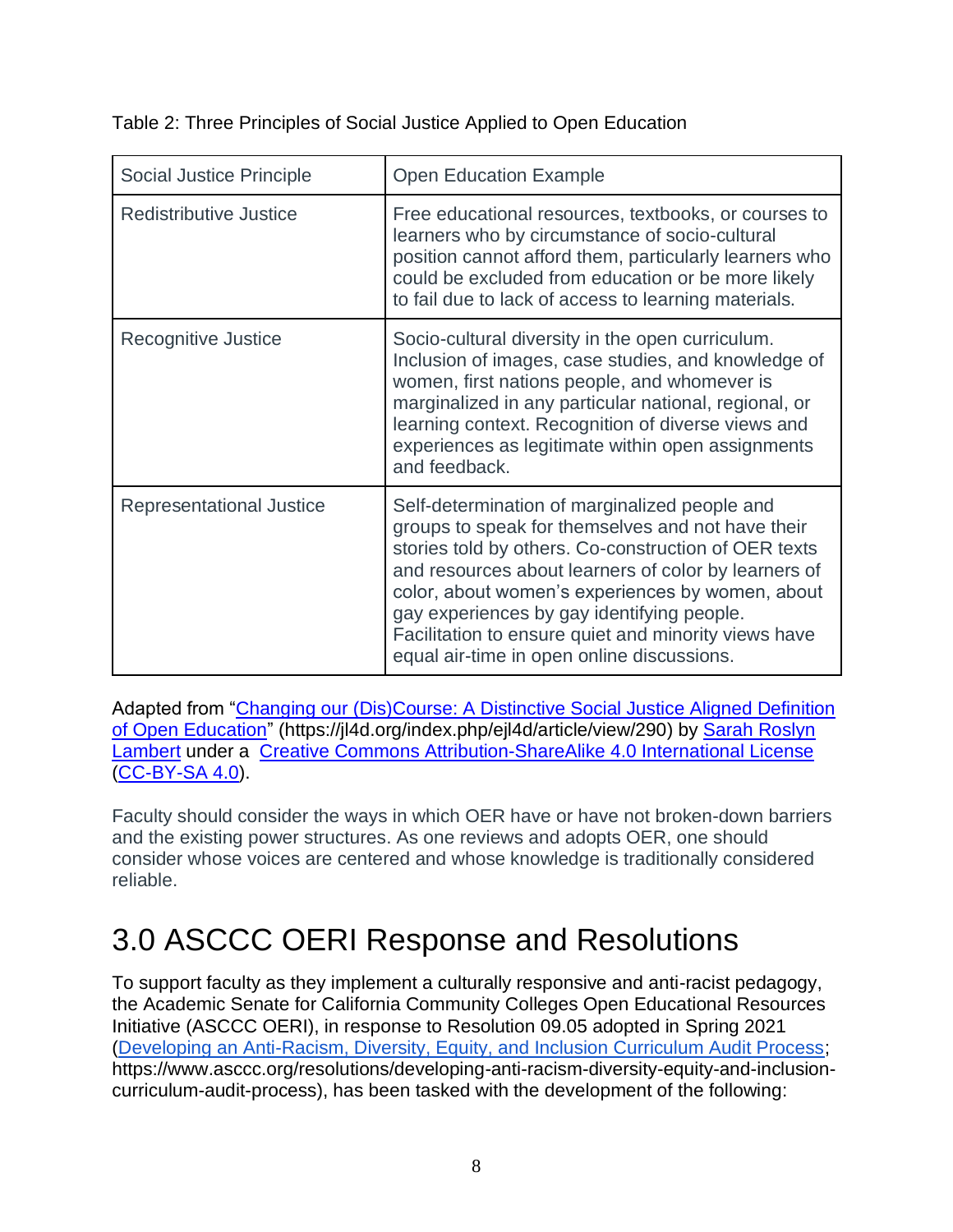- an audit process and review framework to evaluate existing open educational resources to ensure that ASCCC OERI-supported open educational resources are inclusive, diverse, equitable, and anti-racist (IDEA).
- a curriculum audit process and review framework to assess instructional materials for equity, inclusiveness, diversity, and anti- racism and make the process and framework available for local consideration, modification, and implementation.

In the interest of addressing this resolution in a timely manner, the ASCCC OERI formed a work group in the summer of 2021 to develop a draft process that could inform new OER projects and, potentially, be piloted in the near future.

During its first meeting, the workgroup acknowledged that the proposed audit would likely be one of many IDEA-related resources the ASCCC might pursue. Companion resources would likely include an IDEA framework for discipline texts, syllabi, student projects and assignments, and teaching practices. Additionally, the workgroup concluded that the framework must be dynamic and, as such, recommended that an iterative process for review and improvement also be developed.

The audit process or framework outlined here is intended to be applicable to all disciplines and accessible to all faculty. While the ultimate goal is to facilitate an indepth and comprehensive analysis of resources, elements that are more superficial in nature have been included to provide explicit approaches to improving resources. The ASCCC OERI hopes that this tool will encourage faculty to not only address issues of inequity in academia but also promote a transformative reconsideration of how we know what we know and how education has been shaped by those who have been historically recognized as the experts.

# <span id="page-8-0"></span>4.0 Guiding Principles for Improving Resources

The following are principles to guide collective efforts as faculty work to not only improve existing but also create new educational resources that reflect the diversity of student perspectives and experiences:

- Design and present resources always with students in mind.
- Ensure content supports students and provides space for, and valuing of, their own contribution to collective learning and knowledge.
- Strive for meaningful inclusion of diverse populations to ensure that their perspectives and their experiences are reflected and valued.
- Develop resources that contribute to a learning environment that facilitates student learning and growth.
- Support students as they examine society as a system and the role that they play in perpetuating or changing the system.
- Facilitate students' ability to challenge their own knowledge and opinions, process the discomfort, and, if warranted, choose to change.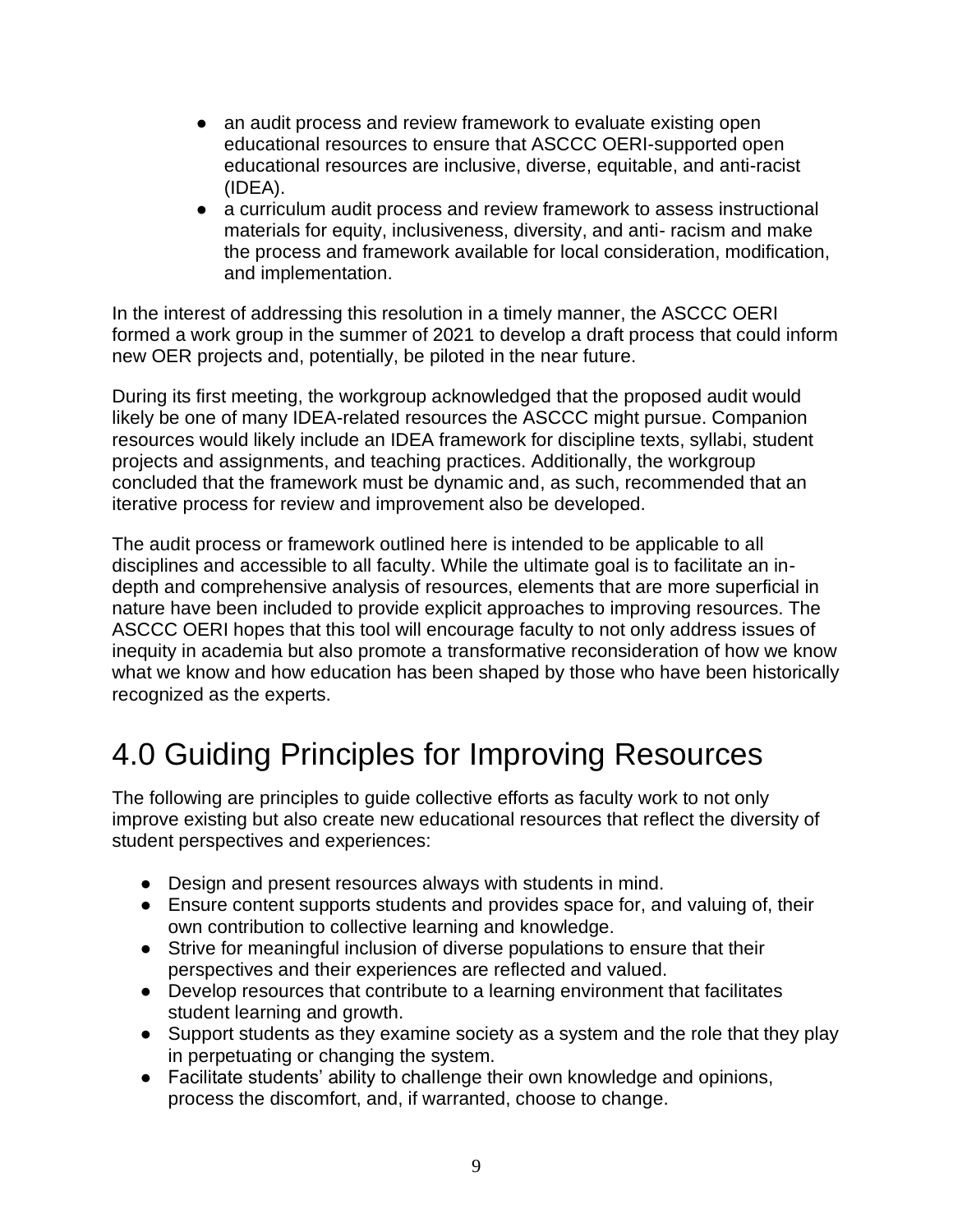● Assist students in understanding how information is created, validated, and disseminated, including their role in this process, and how to critically examine evidence and responsibly share information.

# <span id="page-9-0"></span>5.0 Brief Introduction to the Framework

This framework is designed to be a practical starting point for creating new OER and assessing and editing existing OER for IDEA. However, before attempting a textbook revision through the lens of IDEA, one must have some understanding of what should be revised. Although the framework will, to a certain extent, provide areas to consider and evaluate, one would ideally have a background in the concepts of IDEA. This document seeks to explain some of the background concepts, but additional participation in training on equity, cultural awareness, inclusion, and anti-racism would be useful. As a place to start, or for further in-depth resources on various aspects of the framework, the "Deeper Dive Considerations and Further Resources Section" at the end of this document should be helpful.

Each section of the framework notes a broad category to assess different elements, e.g., illustrations and photos and appropriate terminology. Each component of the audit framework is broken into two sections: "restorative requirements" and "elements for consideration." Some sections cover sensitive content. Since the aim is to restore and include voices that have been excluded and marginalized, elements and explanations have been included to hopefully reduce misunderstandings and signal positive intent. For each section, the goal is to meet the "restorative requirements." The "elements for consideration" section offers areas to assess, tips, and examples that will help meet the requirements.

The following are a few ways to approach using the framework:

- If addressing all the components of the framework seem overwhelming, start small. For example, a relatively easy and impactful way to change a resource is to review the images and, when appropriate, replace images with more inclusive images.
- Choose an OER commonly used for a specific course and work through the framework to see what changes need to be made.
- Assess a resource by looking at it through a discipline-specific lens.
- Create a group of people from across campus with knowledge of IDEA to assess a work using the framework.

As more people use the framework, ideas and examples on how to use it will be added to this document. Hopefully, familiarity with and use of the framework will facilitate thoughtful reflections and, consequently, revisions.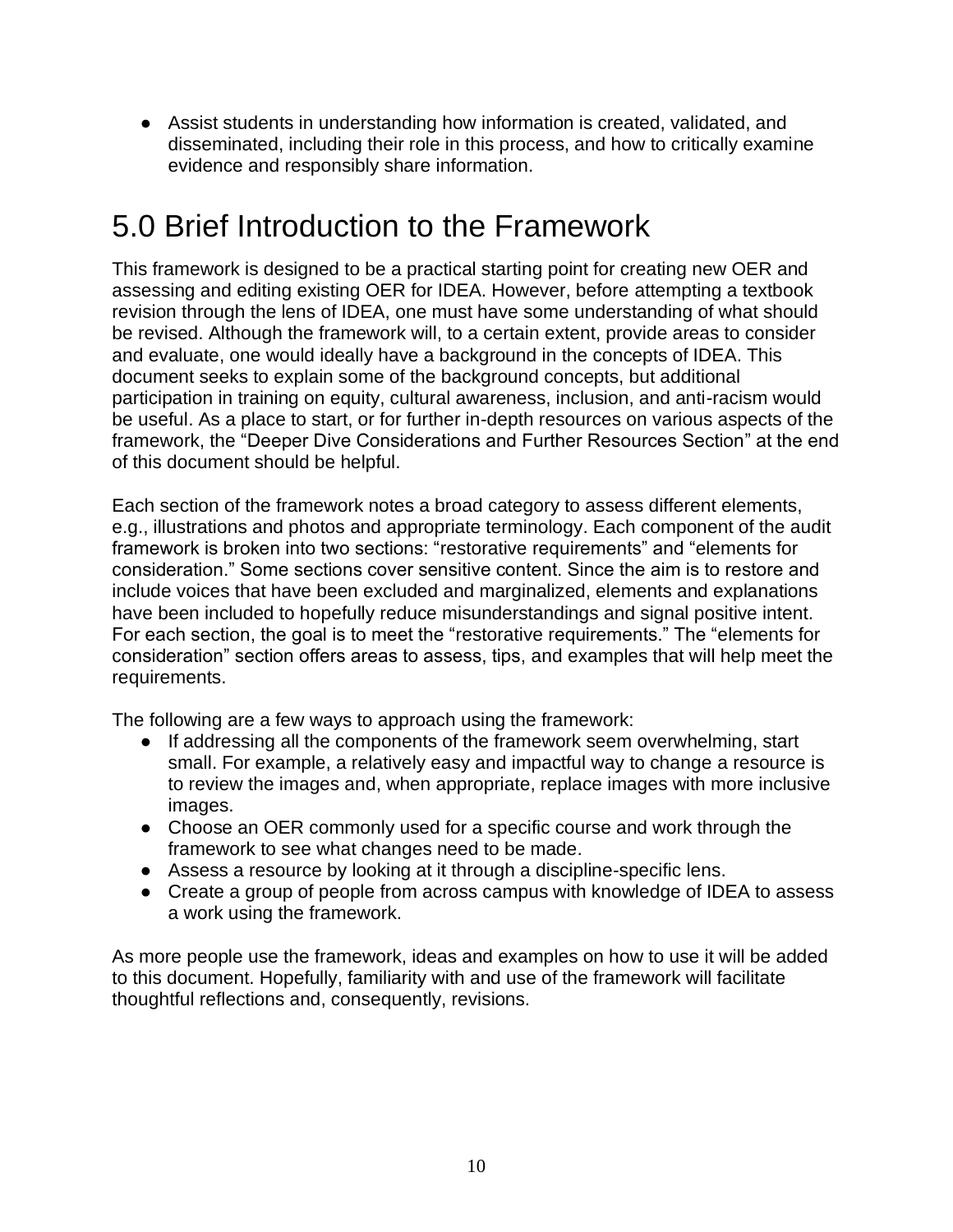Consider the excerpt below from a biology text and how it could be revised to be more consistent with IDEA principles.



# <span id="page-10-0"></span>6.0 Audit Framework

## <span id="page-10-1"></span>6.1 Illustrations and Photos

## <span id="page-10-2"></span>**Restorative Requirements**

<span id="page-10-3"></span>When illustrations and photos are reflective of diverse populations, students are able to see themselves, or people like them, in the learning materials. At the same time, visuals should not serve to perpetuate stereotypes.

- Examine the number of images and illustrations and the individuals and populations represented therein. Ensure that all populations are equitably represented throughout the resource.
- Analyze the role, depiction, connotation, expressions of authority, and purpose of the people represented in the image. Ensure that images do not perpetuate stereotypes. Examine the background or setting of the image to assess whether it depicts anything that may be perceived as negative.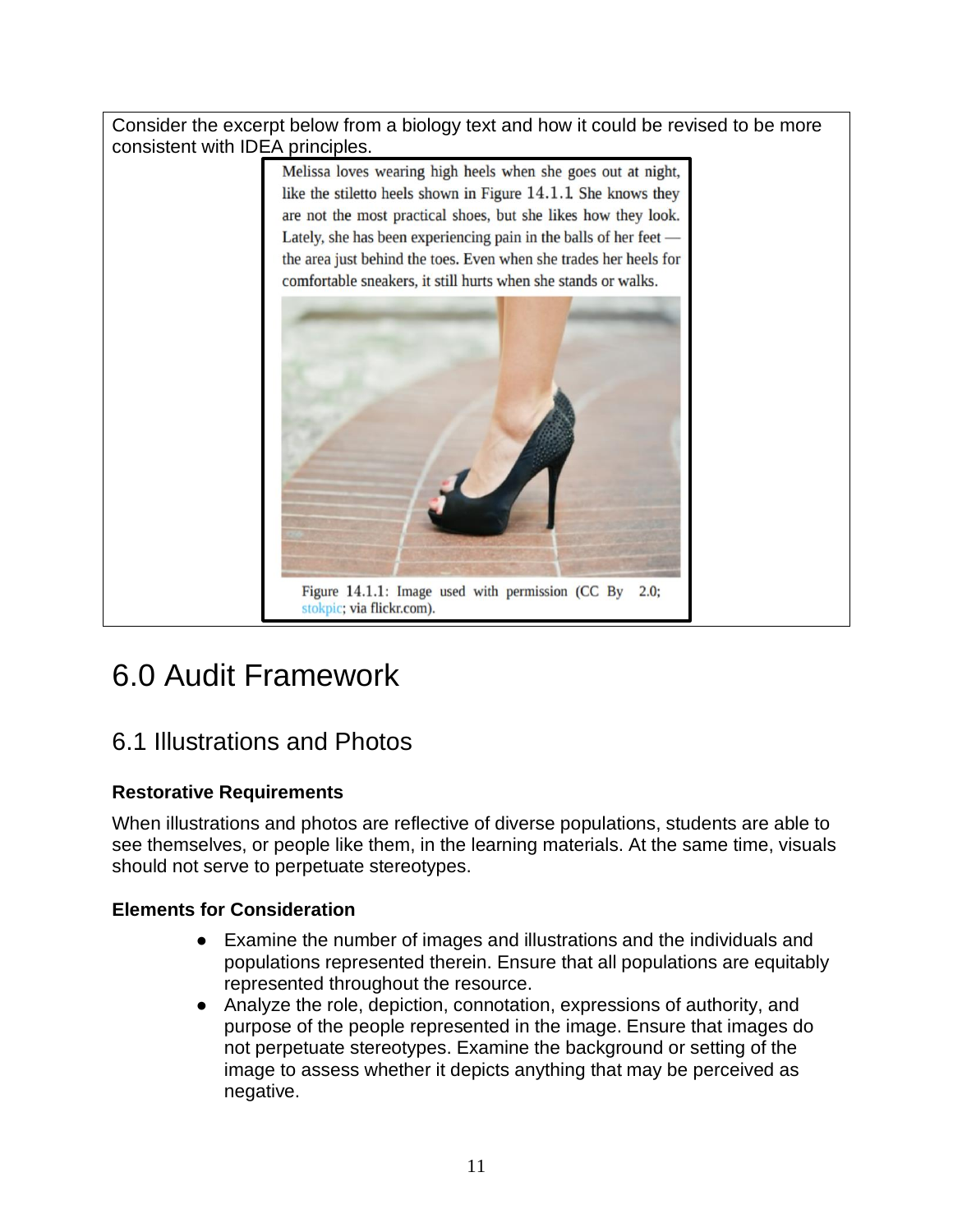- Consider diversity on a section or chapter level and in the work as a whole. Although it is impossible to represent every population in every illustration or photo, the resource should include a diversity of images and illustrations.
- Include images of people in a variety of actions where the context of the image does not relate to their identity. For example, show a person in a wheelchair eating cotton candy in a section of a biology text discussing carbohydrates or an image of parents with their child who has Down's Syndrome in the context of a general discussion of parenting or family.



Photo by [Nathan Anderson](https://unsplash.com/@nathananderson?utm_source=unsplash&utm_medium=referral&utm_content=creditCopyText) o[n](https://unsplash.com/s/photos/downs-syndrome?utm_source=unsplash&utm_medium=referral&utm_content=creditCopyText) [Unsplash](https://unsplash.com/s/photos/downs-syndrome?utm_source=unsplash&utm_medium=referral&utm_content=creditCopyText)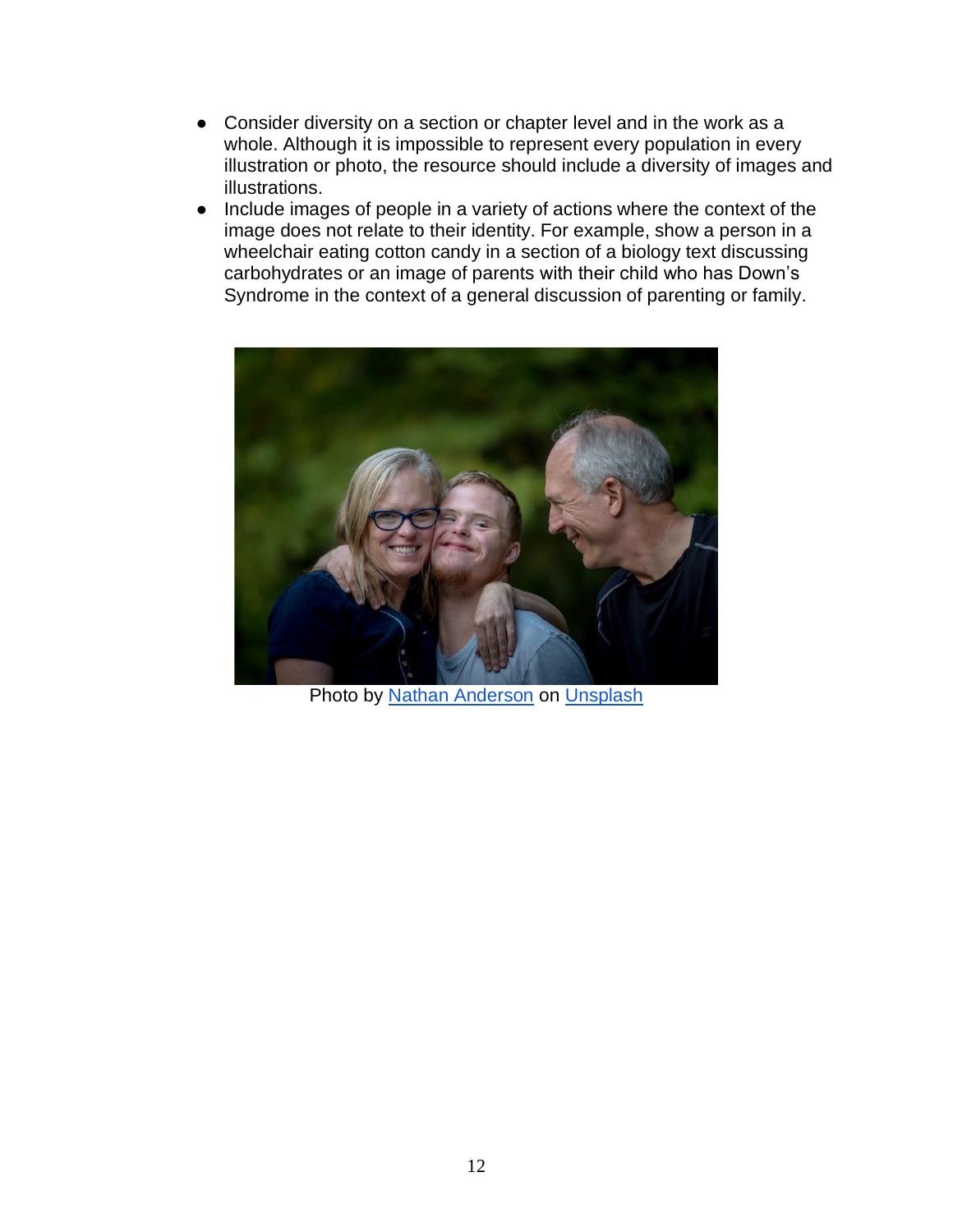## <span id="page-12-0"></span>6.2 Example Names

## <span id="page-12-1"></span>**Restorative Requirements**

Names of people are often needed for examples, exercises, and scenarios, and they should represent various countries of origin, ethnicities, genders, and races and be properly portrayed. At the same time, negative comparisons or stereotypes associated with particular names and national origins or ethnicities should be avoided.

## <span id="page-12-2"></span>**Elements for Consideration**

- Consider the diversity and overall representation on a quantitative and qualitative basis.
- Determine whether names indicative of a particular race, ethnicity, or national origin are associated with stereotypes or negative concepts.
- Seek other opinions, including those of students, when necessary.
- Seek out name pronunciations, if in doubt, when recording video presentations or lectures.

## <span id="page-12-3"></span>6.3 Gender-Inclusive Language and Use of Pronouns

## <span id="page-12-4"></span>**Restorative Requirements**

Gender inclusivity is important because all students should be able to see themselves represented. Gender inclusive language can refer to the use of gender-neutral pronouns or language that intentionally dispels gender stereotypes.

- <span id="page-12-5"></span>• Pay attention to connotations and make sure that gender stereotypes are not perpetuated. If in doubt, ask for another opinion.
- Use pronouns clearly. If using them or they pronouns confuses the context, for example, singular vs. plural, change the wording to reflect the situation clearly.
- Explicitly state what pronouns an individual uses, if appropriate.
- Consider reducing the use of pronouns and rewriting sentences to eliminate pronouns.
- Avoid making assumptions about an individual's gender.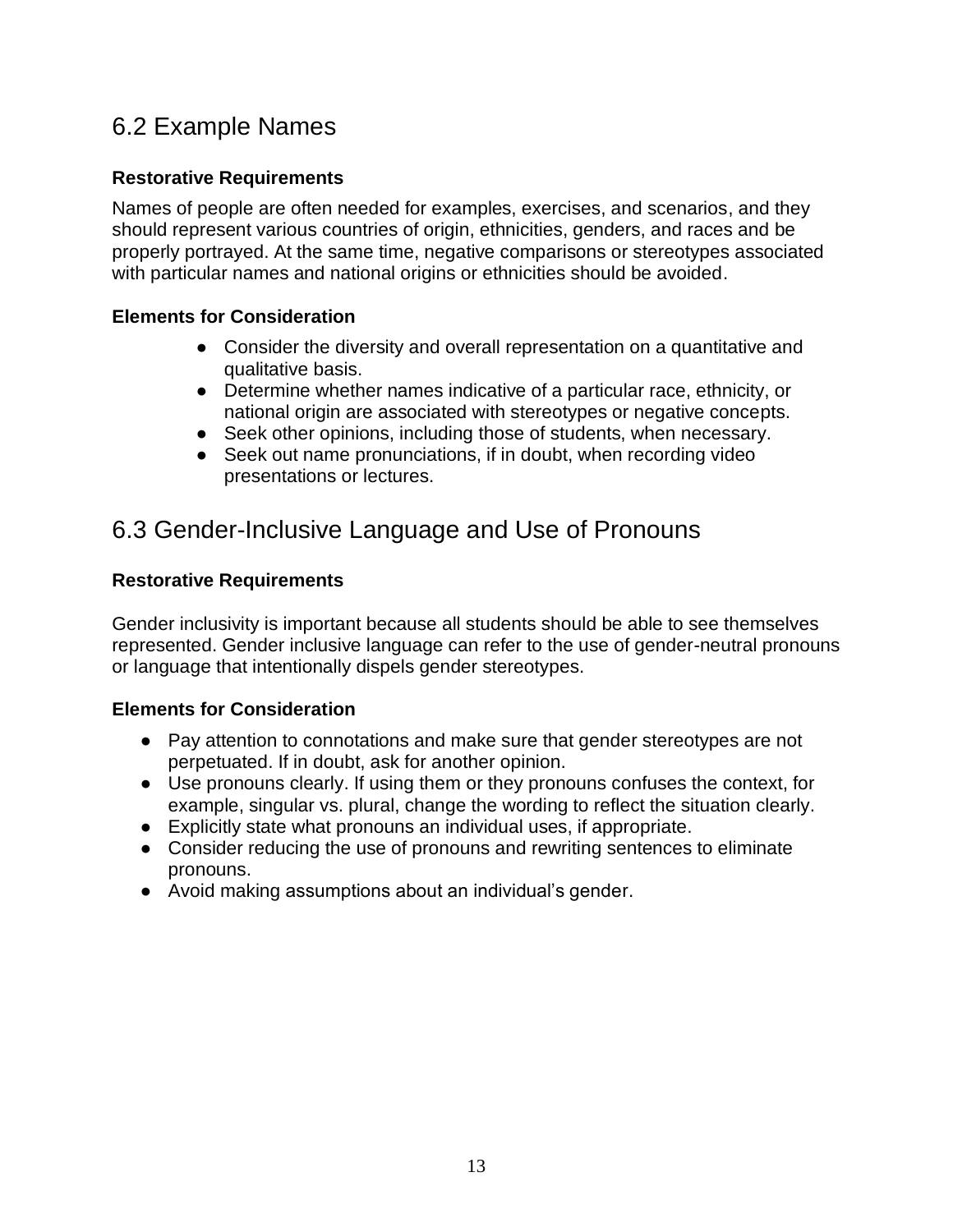<span id="page-13-0"></span>Example for 6.1 - 6.3

The photo and description that follow are found in the textbook [Human Biology](https://bio.libretexts.org/Bookshelves/Human_Biology/Book%3A_Human_Biology_(Wakim_and_Grewal)) (bio.libretexts.org/Bookshelves/Human\_Biology/Book%3A\_Human\_Biology\_(Wakim\_an d\_Grewal)) The modified image and description are the result of applying elements 6.1, 6.2, and 6.3 to the image introduced in section 5. The example uses different skin tones, them or their pronouns, and a name common in several different cultures. In addition, the earlier image linked the decision to wear impractical clothing to one gender. An alternative approach to modifying the narrative would be to remove pronouns entirely, avoiding the use of gendered pronouns.



[Heels](https://pixabay.com/photos/shoes-high-heels-women-gray-shoes-1676398/) b[y](https://pixabay.com/users/agnali-3087927/) [Agnali](https://pixabay.com/users/agnali-3087927/) via Pixaby.com[;](https://pixabay.com/service/license/) [pixabay license](https://pixabay.com/service/license/)

## <span id="page-13-1"></span>6.4 Historical, Pioneering, or Current Researchers and Studies in the Field

## <span id="page-13-2"></span>**Restorative Requirements**

Referencing discipline contributors—e.g., researchers, scholars, academics—with backgrounds similar to those of students both validates and affirms the students as student-scholars and invites them into the academic conversation. Recognize that all people carry around biases that affect what they include and exclude. Counteract these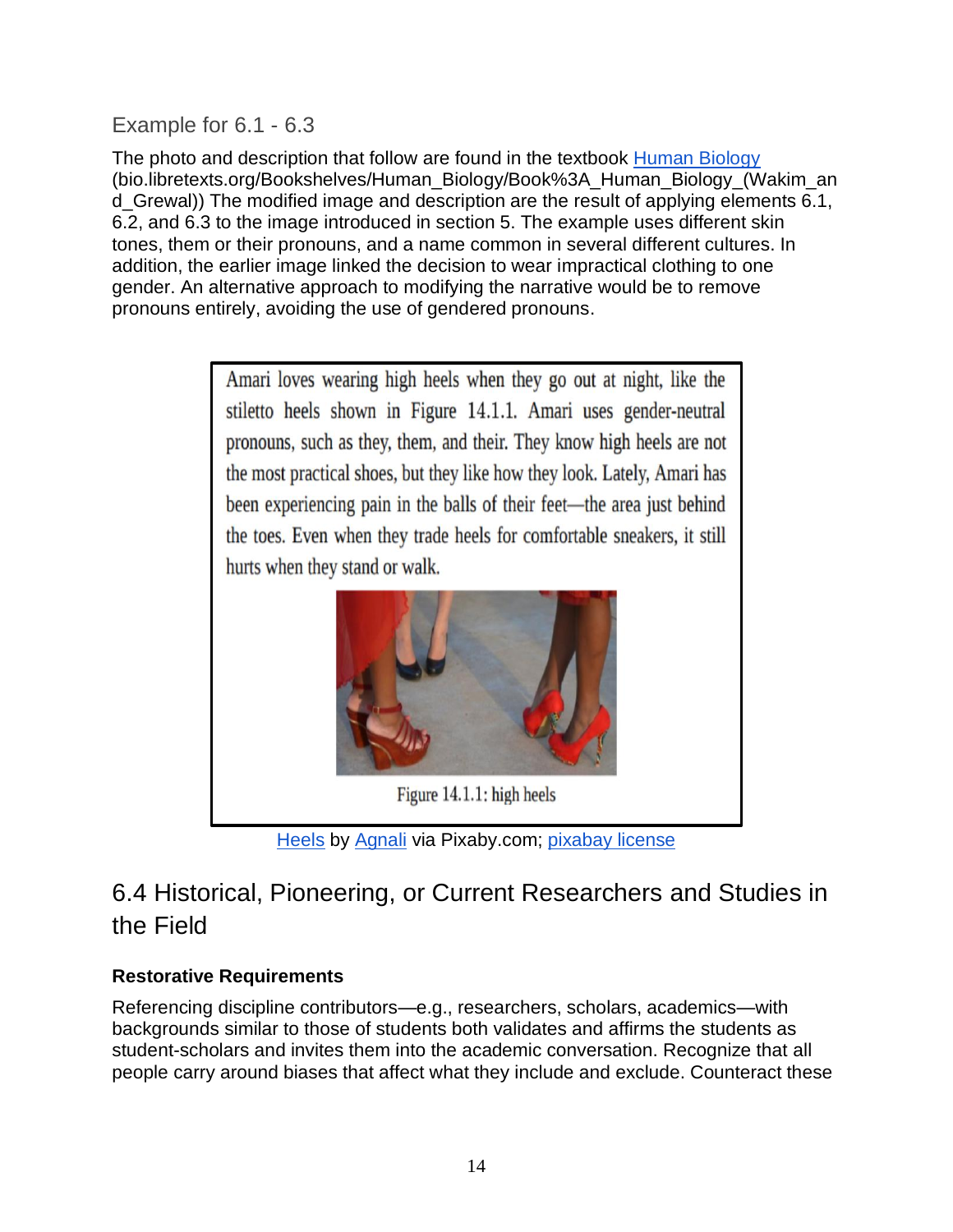biases by actively seeking out achievements and discipline contributions from all cultures and countries.

## **Elements for Consideration**

- Examine the diversity of included contributors in the discipline. If diversity is lacking, seek diversity in the contributions mentioned.
- Include current, more diverse contributors for balance when possible and relevant where historical contributors are not diverse.
- Avoid isolating diverse contributors to specific sections, e.g., "multicultural impacts on psychology."
- Include examples of and references to historically underrepresented groups, such as Arabic contributors to mathematics and astronomy.

## <span id="page-14-0"></span>6.5 References/Bibliography and Credits to Diverse Researchers/Authors

## <span id="page-14-1"></span>**Restorative Requirements**

Including referenced papers and data from diverse authors, researchers, and organizations is another way to validate and affirm underrepresented student populations. Note that diversity may not be perceptible in some of the references.

## <span id="page-14-2"></span>**Elements for Consideration**

- Where diversity is perceptible, seek out more diverse references, papers, and data sources.
- Seek out specific efforts and programs to drive inclusive citation.
- If less formal, in-text mentions of specific researchers or studies are included, these references should be as diverse as possible.

## <span id="page-14-3"></span>6.6. Applications, Examples, and Problem Scenarios that Relate to Diverse Audiences

## <span id="page-14-4"></span>**Restorative Requirements**

When using real-world examples, one should include diverse and relatable examples for students and to avoid stereotypes. This should be done on a chapter or section basis in the resource as well as holistically. Examples that rely on cultural knowledge will not be understandable by everyone and should be appropriately explained.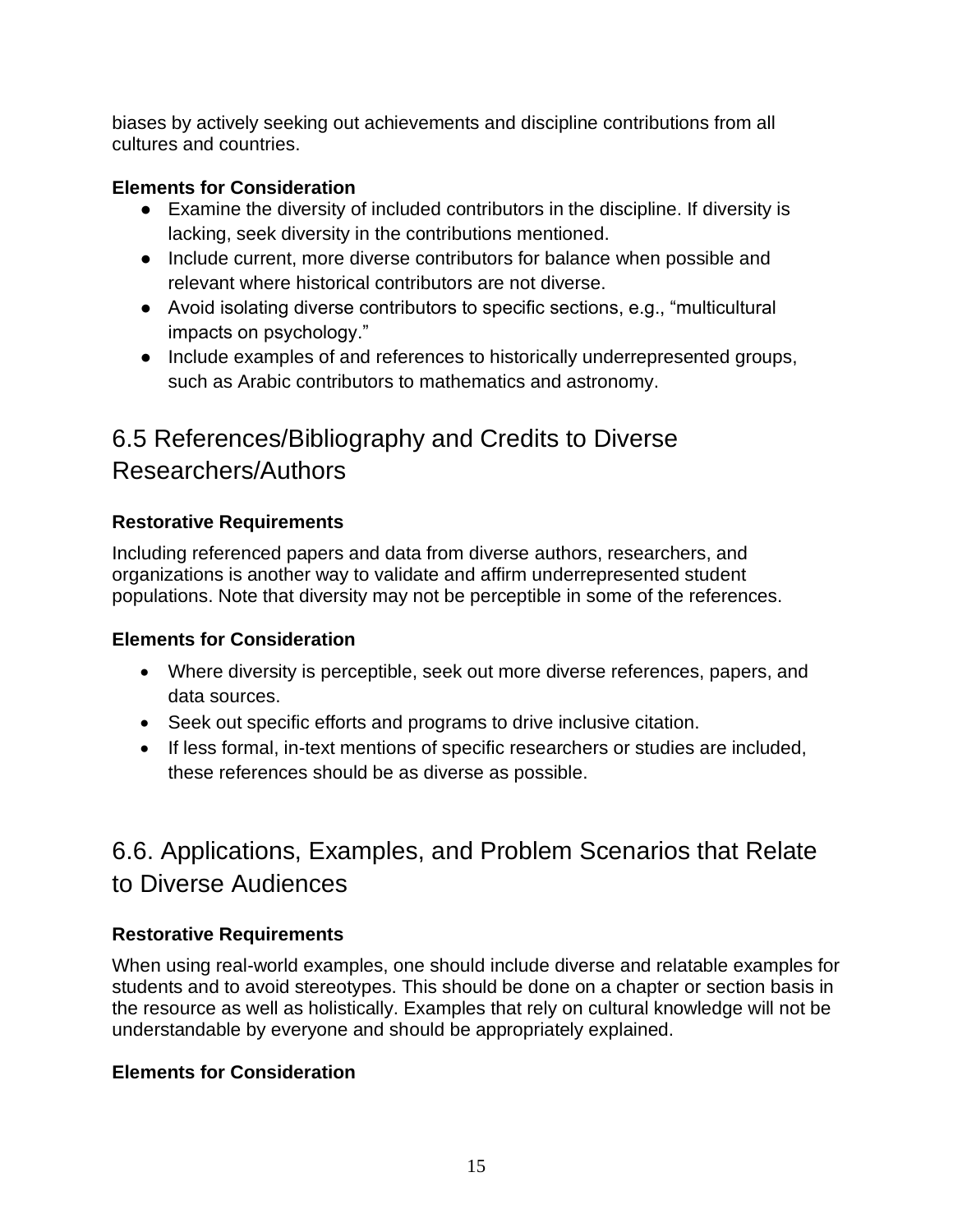- Review, and potentially have students review, problems and exercises, giving special consideration to their context and inclusivity.
- Analyze terminology, contexts, and situations presented in problems and applications to ensure that they are comprehensible by all populations.
- Write and use examples that include diverse people, organizations, geographies, and situations.
- Avoid negative stereotypes or sensitive subjects in problems and applications unless the subject matter demands it.
	- For example, a section on mental health may require statistics on suicide rates, but a math textbook can likely employ an example that does not rely on such sensitive material.
	- Be mindful when creating exercises that require specific knowledge, context, or frame of reference.
	- Examine and adjust assumptions and expectations about prior knowledge, especially regarding knowledge from different subjects or cultural contexts. For example, in a history course, do not assume that everyone has read *The Red Badge of Courage* or has seen *Saving Private Ryan*; in an astronomy course, do not assume students have cooked when discussing heating or cooling. Even very common cultural elements such as Harry Potter, Disney, or popular game shows are not universal. An example that is inclusive and informative and requires no previous knowledge can be found in the ope[n](https://bio.libretexts.org/Bookshelves/Human_Biology/Book%3A_Human_Biology_(Wakim_and_Grewal)/04%3A_Nutrition/4.2%3A_Nutrients) [Human](https://bio.libretexts.org/Bookshelves/Human_Biology/Book%3A_Human_Biology_(Wakim_and_Grewal)/04%3A_Nutrition/4.2%3A_Nutrients)  Biology textbook [section on "Fighting Phytochemicals](https://bio.libretexts.org/Bookshelves/Human_Biology/Book%3A_Human_Biology_(Wakim_and_Grewal)/04%3A_Nutrition/4.2%3A_Nutrients)[."](https://bio.libretexts.org/Bookshelves/Human_Biology/Book%3A_Human_Biology_(Wakim_and_Grewal)/04%3A_Nutrition/4.2%3A_Nutrients)

#### **ID** Fighting Phytochemicals

Many wars have been fought to acquire these spices from India. Chemicals and oils in the spices infuse specific smells and tastes in Indian cuisine. Food and culture are intertwined, and people bring their culture with them when they settle in a foreign country. Sometimes their culture is accepted, and sometimes it becomes a cause of discrimination that people have to face for embracing their culture.

<span id="page-15-0"></span>This colorful display of Indian spices is not just pretty to look at, the items pictured are also rich in phytochemicals. Phytochemicals are a large group of recently discovered chemicals, such as oils and colors, that occur naturally in plants. Many of them are known to protect plants by fighting off insect attacks and infectious diseases. Phytochemicals in the food we eat may also be needed to help keep us healthy. If so, some nutritionists think they should be classified as nutrients.



Figure 4.2.1: Indian Spices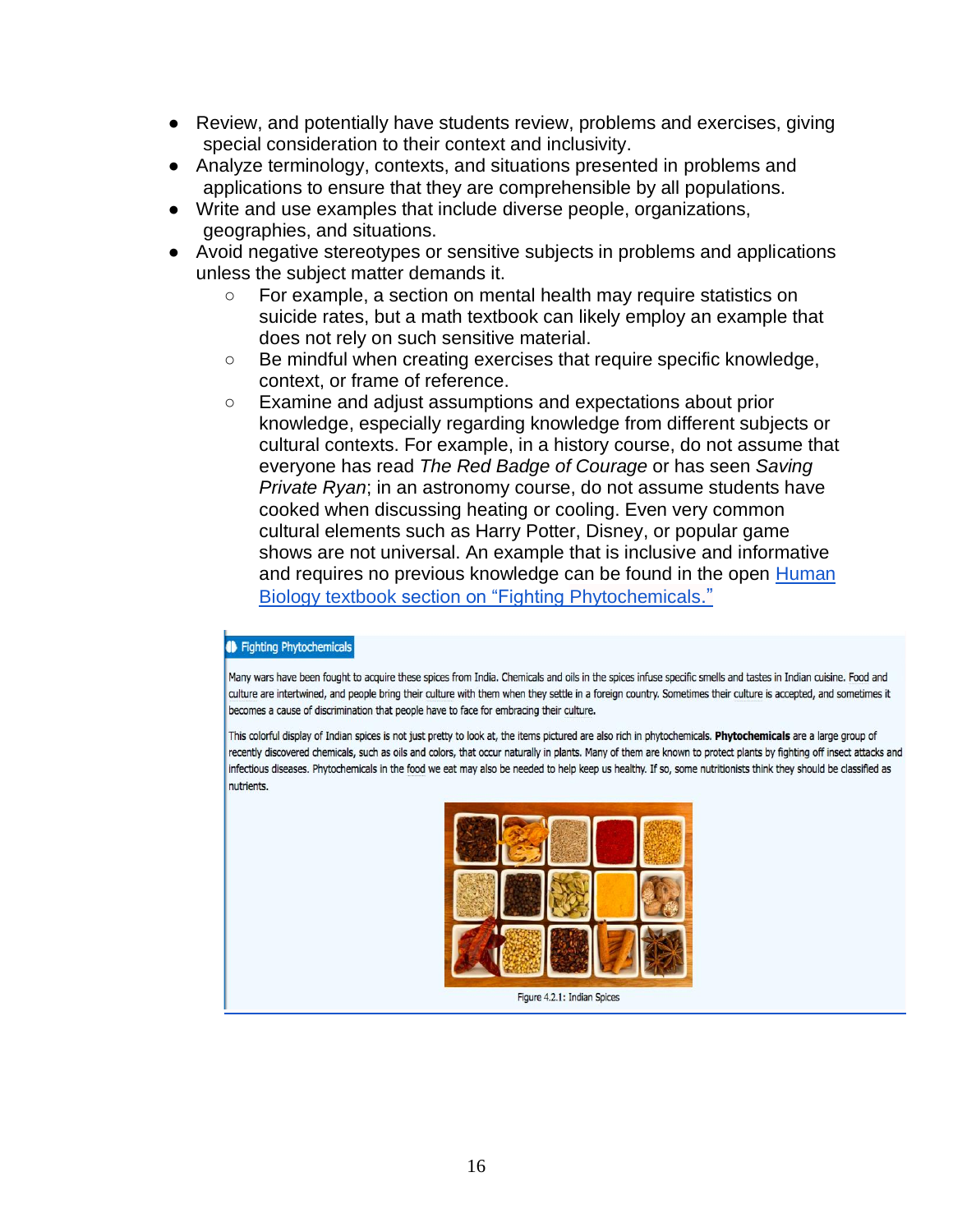## 6.7 Appropriate Terminology

## <span id="page-16-0"></span>**Restorative Requirements**

References to people, groups, populations, categories, conditions, and disabilities should use appropriate verbiage and not contain derogatory, colloquial, inappropriate, or otherwise incorrect language. For historical uses that must remain in place, consider adding context, such as "a widely-used term at the time." Ensure that quotations or paraphrases using outdated terms are attributed, contextualized, and limited.

## <span id="page-16-1"></span>**Elements for Consideration**

- Identify any outmoded or incorrect terminology and replace or reframe the terminology.
- Insert context, attribution, or quotations for historical references if needed.
- Identify and use the best terminology at the time. Terminology changes regularly and acceptability is not universal. Consult style guides as necessary; note they may conflict. Do not feel obligated to use the latest term if it is not widely used or is controversial.
- Define outmoded terminology in historical situations—e.g., court cases, laws, or articles—using quotations or annotated with contextual information. For example, the use of "illegal alien" in a discussion of law can be framed as "as stated in the decision" or something similar.
- Avoid idioms or colloquialisms that may lead to misconceptions among those who natively speak other languages or who may not have the educational or cultural context to understand them. While "hitting the books" and "break a leg" may have clear meanings to most speakers of English raised in the United States, those meanings are not universal and a literal interpretation of such phrases could create not only confusion, but fear of bodily harm. Clarify the context and use of common idioms or colloquialisms when they appear so that students may understand them better. Alternatively, consider limiting or eliminating the use of idioms.

## <span id="page-16-2"></span>6.8 Keyword, Glossary, and Metadata Representation

## <span id="page-16-3"></span>**Restorative Requirements**

Keywords and glossary terms signal high priority to students, and, as such, one should ensure that diverse topics and terms are appropriately represented in these sections.

<span id="page-16-4"></span>**Elements for Consideration**

• Analyze keyword lists and glossaries and identify core terms that are not represented or highlighted.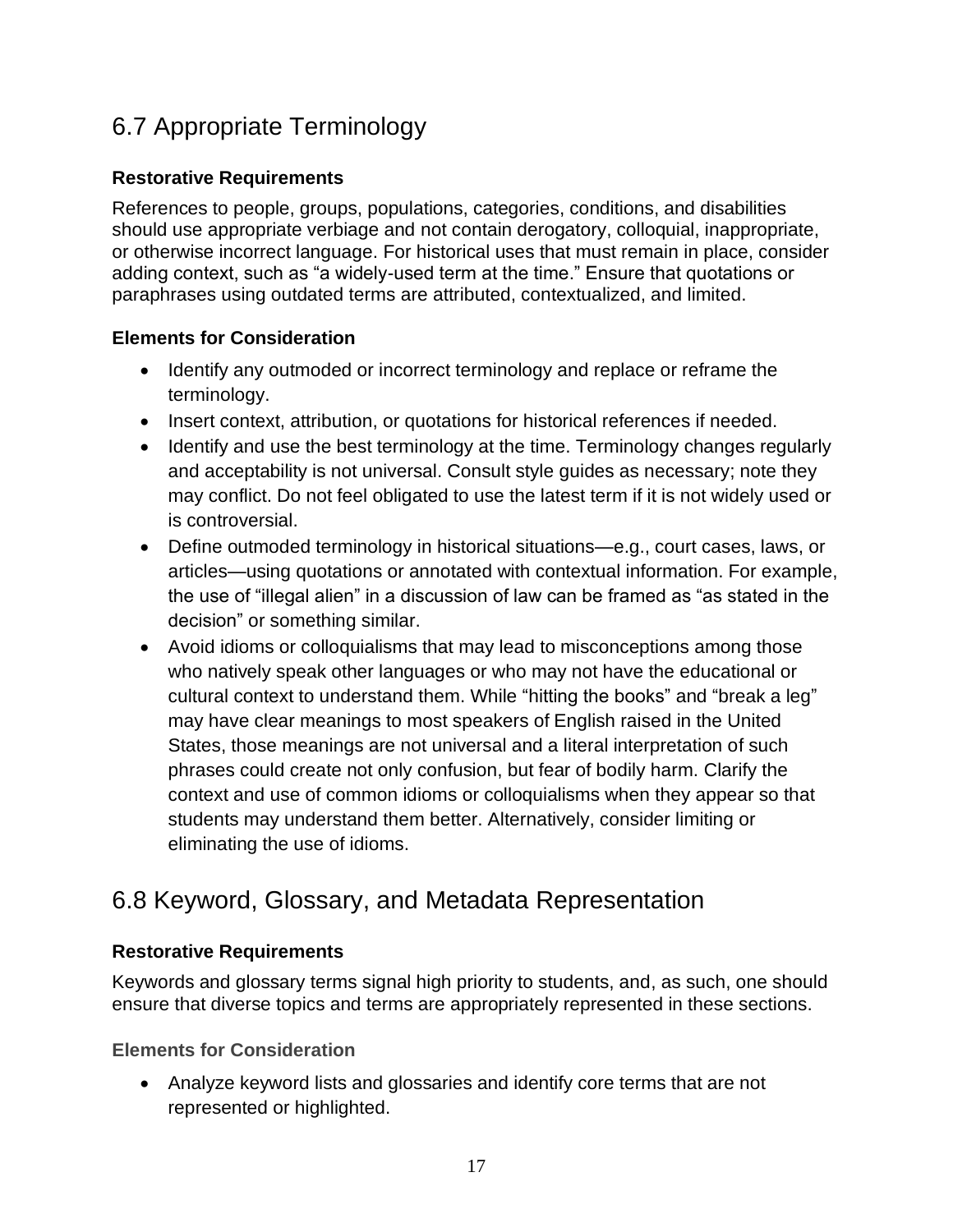- Assess whether software is negatively impacting the resource's index. Book indexes are usually not fully representative of book content; they are often built by software, and search capabilities change their priority and comprehensiveness.
- Consider alternative phrasings and terminology to reduce misunderstanding.
- Add keywords that specifically highlight issues important to underrepresented groups.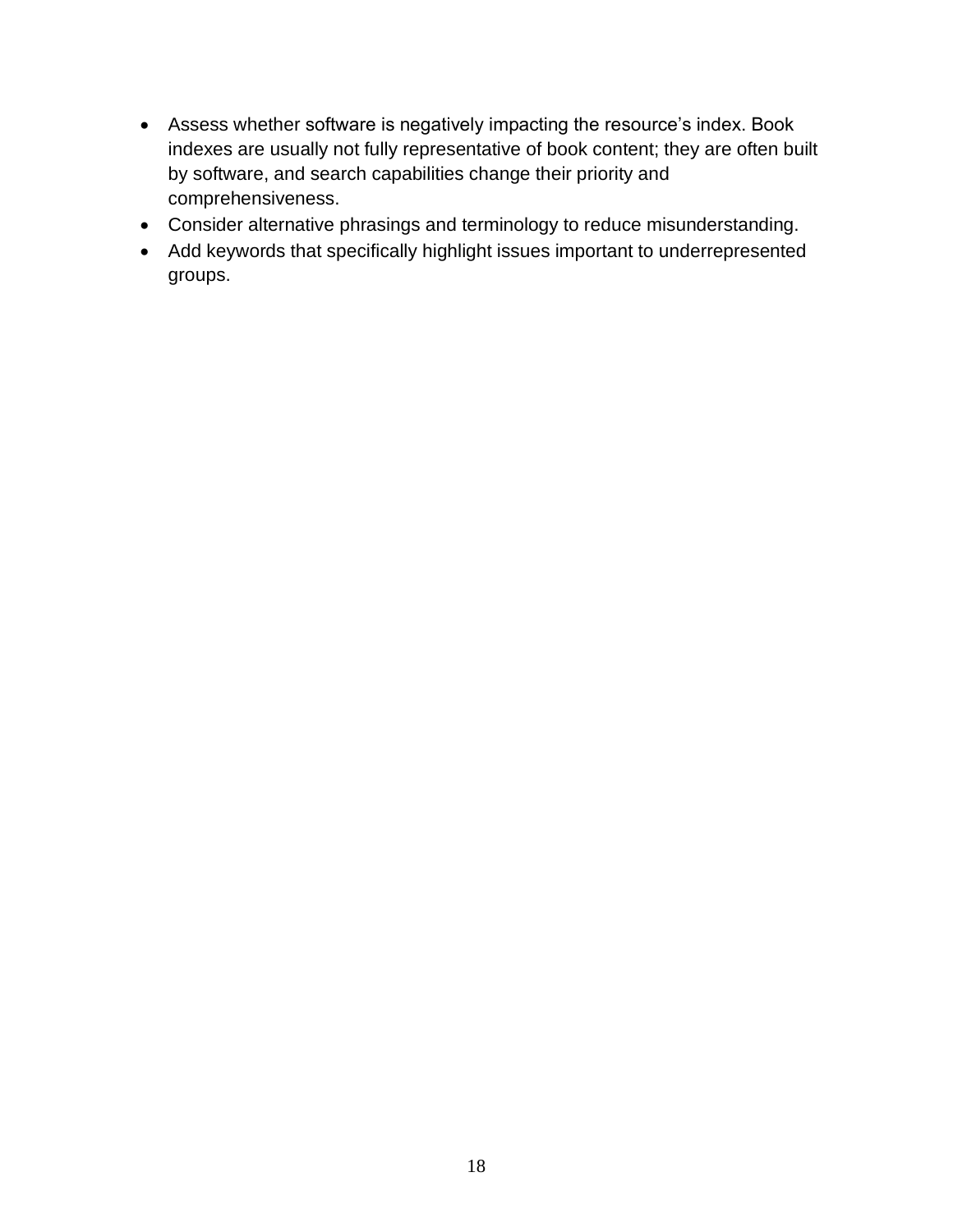## <span id="page-18-0"></span>6.9 Balanced Perspectives on Issues, Events, and Concepts That Are Relevant to Underrepresented Groups

## <span id="page-18-1"></span>**Restorative Requirements**

Diverse populations experience issues such as social problems, health issues, political issues, business practices, and economic conditions that may differ from the mainstream. Representing these issues in a balanced manner allows for all perspectives to be examined.

- <span id="page-18-2"></span>● Include diverse perspectives when presenting controversies, arguments, and opinions for each topic or concept covered. A variety of perspectives will expose students to different points of view and widen the context.
- Do not stigmatize individuals having a specific condition, occupation, experience, or background.
- Be aware that certain controversial topics, when necessary to include, should be described in a balanced manner.
	- $\circ$  If a discipline has accepted a specific position on a topic—e.g., climate change, sexual orientation being partially determined biologically describe that position. Consider alternative points of view in relation to the discipline adopted position and explain rationale for the position.
	- If a sociopolitical issue without a consensus must be described—e.g., campus carry, voting rights—include a balanced viewpoint by providing differing perspectives on the issue.
	- Avoid characterizations that lead to generalization, such as "rural communities tend to support gun rights." If a generalization must be stated, provide a reference to support that generalization and additional context for understanding. Also, include any counterpoints from within that generalization.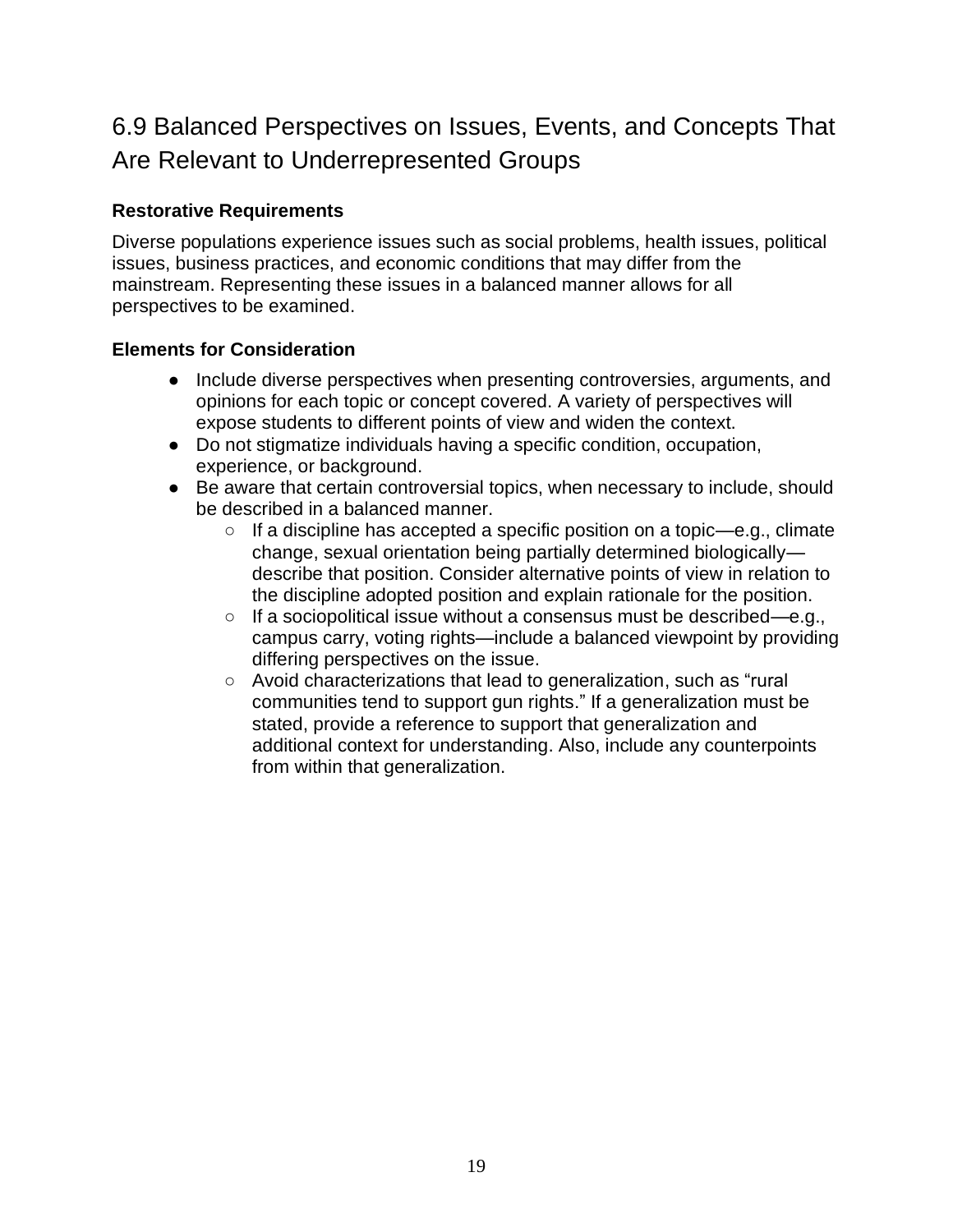# <span id="page-19-0"></span>7.0 Deeper Dive Considerations and Additional Resources

## <span id="page-19-1"></span>Deeper Dive

As faculty continue to consider how to best improve their instructional resources, the following questions are designed to support their efforts. Discipline specific questions may arise as faculty continue to make improvements. The following list is a work in progress and will be expanded upon soon.

For all courses,

- Where can you include a more diverse and underrepresented voice in a meaningful way?
- Who has a stake in the issues or content being discussed? Are they present?
- Are there other voices that have a place in the conversation beyond the usual?
- Will these new voices play a significant role in what will be included or assessed?
- Where are the biases and how do we counteract?

For humanities, literature, and language courses,

- Are there other classics that have a place in your course alongside period pieces or perspectives?
- Is there a classic from a BIPOC (Black, Indigenous, and People of Color) voice that incorporates your learning goals?
- What essential context needs to be given to elements of the canon or mustcovers?

For courses in the social sciences,

- Do histories include perspectives of multiple peoples?
- Are political perspectives and positions inclusive of multiple parties?

For science, technology, engineering, and mathematics courses,

● Referencing theory and concepts by the scientist's or theorist's name elevates the person over the concept. When appropriate, shift attention to the concept by using descriptions that signify the reason the concept is important. For example, Boyle's Law for gases could be referred to as the Pressure-Volume Law.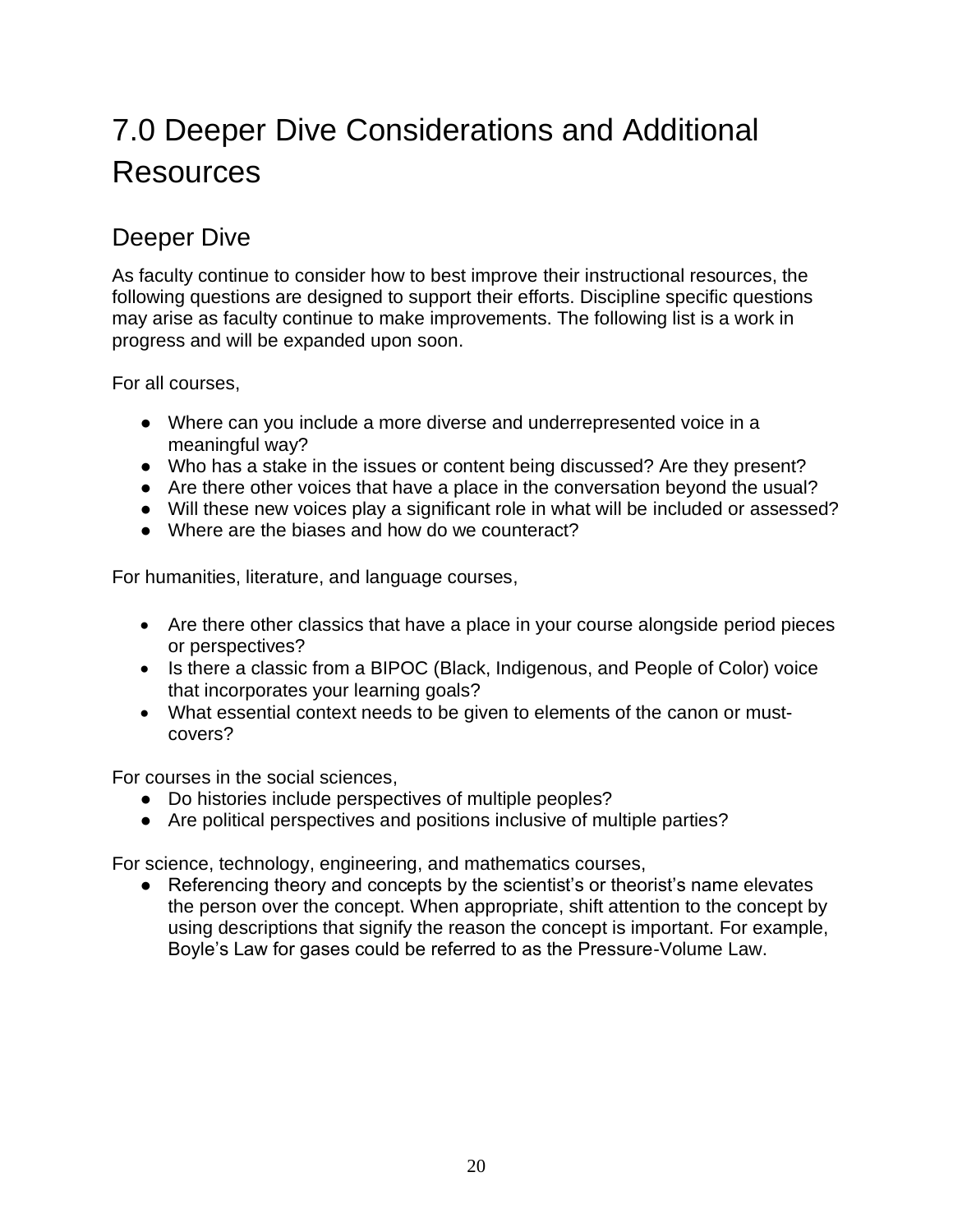## <span id="page-20-0"></span>Additional Resources

Because faculty may not be familiar with every aspect of IDEA or the framework, a list of helpful resources has been included. Some resources offer a deeper dive into various aspects of IDEA. Many of the resources can help with specific sections of the framework. The below list is curated and is not meant to be comprehensive.

## **Images:**

- [Image Resources for Inclusive Representation](https://butte.libguides.com/OERZTCfaculty/equity)
- [Sources of stock photos featuring people of color](https://www.diversetechgeek.com/stock-photos-people-of-color/)
- [Sources of free LGBTQ stock photos](https://www.diversetechgeek.com/sources-free-lgbtq-stock-photos/)

### **Gender-Inclusive Language and Pronouns:**

- [GLSEN Pronoun Guide](https://www.glsen.org/activity/pronouns-guide-glsen)
- [GLSEN Gender Terminology Guide](https://www.glsen.org/activity/gender-terminology)
- [Gender-Inclusive Biology -](https://www.genderinclusivebiology.com/) Curriculum Ideas

### **Current researchers/studies in the field:**

- [500 Queer Scientists](https://500queerscientists.com/)
- [Scientist Spotlights Initiative](https://scientistspotlights.org/)

### **References/bibliography, and credits to diverse researchers/authors:**

• [Cite Black Women](https://www.citeblackwomencollective.org/)

### **Appropriate Terminology:**

- [CSU Diversity Style Guide](https://www2.calstate.edu/csu-system/csu-branding-standards/editorial-style-guide/Pages/diversity-style-guide.aspx)
- [GLAAD Media Reference Guide](https://www.glaad.org/reference)
- [National Association of Black Journalists Style Guide](https://www.nabj.org/page/styleguide)
- [Racial Equity Tools Glossary](https://www.racialequitytools.org/glossary)
- [Religion Stylebook](http://religionstylebook.com/entries/letter/a)
- [Style Guide: Reporting on Mental Health](https://www.sprc.org/resources-programs/style-guide-reporting-mental-health)
- [GLSEN Pronoun Guide](https://www.glsen.org/activity/pronouns-guide-glsen)
- [GLSEN Gender Terminology Guide](https://www.glsen.org/activity/gender-terminology)
- [Disability Language Style Guide](https://ncdj.org/style-guide/)

### **Other Helpful Resources:**

- [Introduction to Women's Studies Textbook](https://laulima.hawaii.edu/access/content/user/kfrench/sociology/Family_Text/Womens%20Studies%20151%20Textbook.pdf)
- [Introduction to Women, Gender, Sexuality Studies](https://open.umn.edu/opentextbooks/textbooks/461)